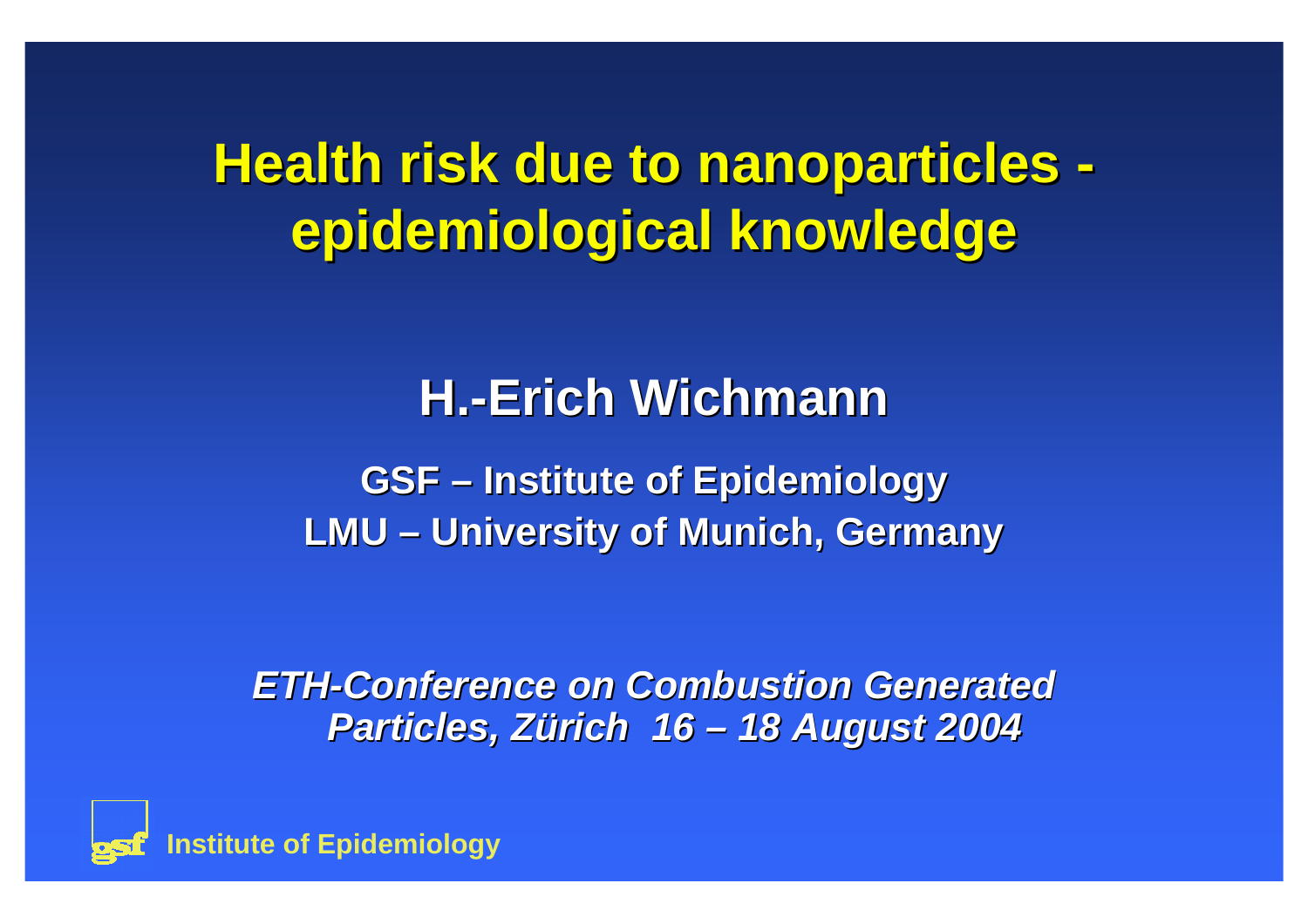

 $\bullet$  **Ambient concentrations** z **Respiratory Respiratory effects effects** z **Cardiovascular Cardiovascular effects effects** z **Summary Summary**

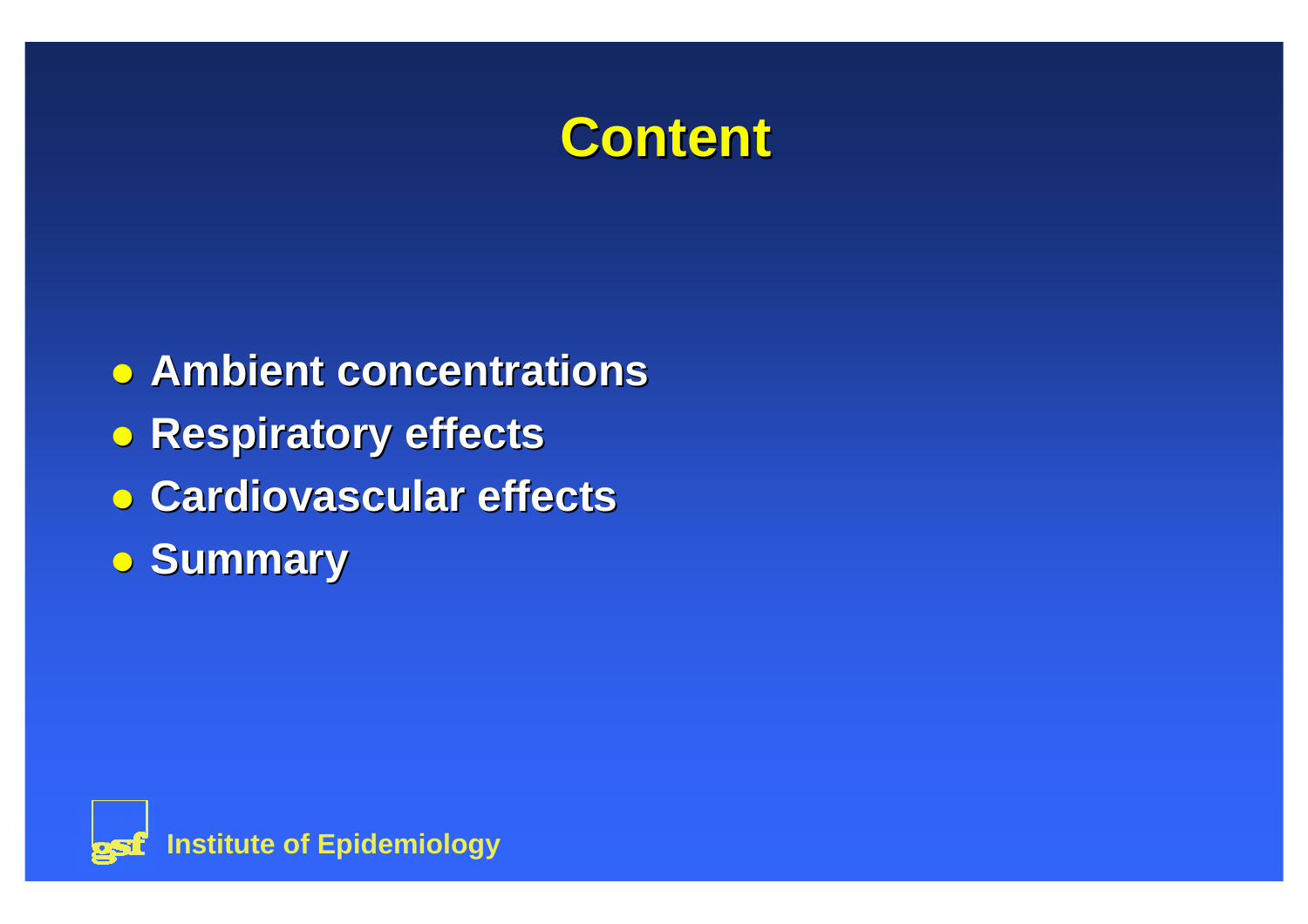#### **Abbreviations Abbreviations:**

**PM10 fine and fine and coarse particles particles (mass) < 10** µ**<sup>m</sup> FP fine particles particles (mass) < 2.5** µ**<sup>m</sup> UP ultrafine ultrafine particles particles (number) < 0.1** µ**<sup>m</sup>**

**UP = nanoparticles UP = nanoparticles**

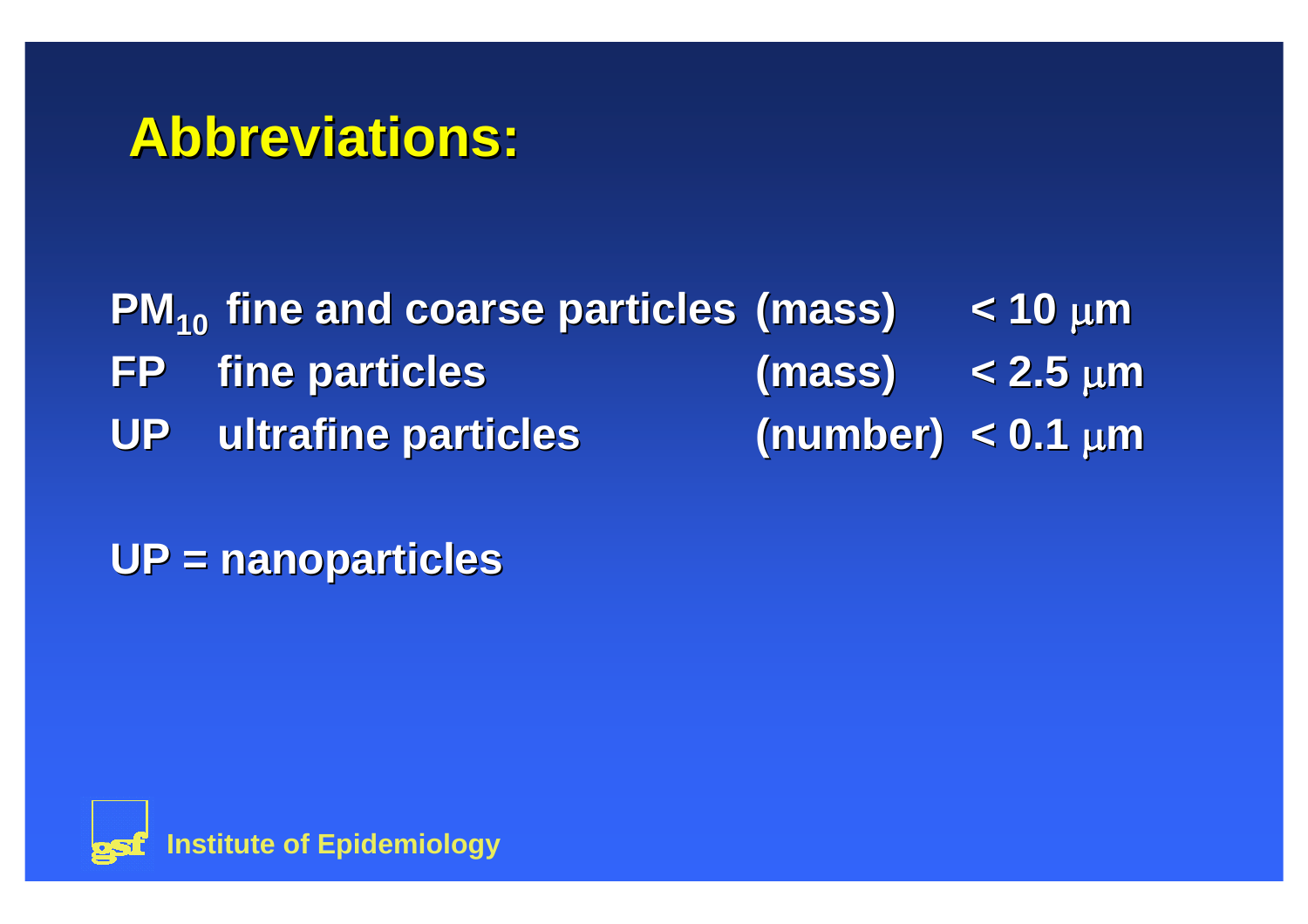#### Particle distribution in Erfurt



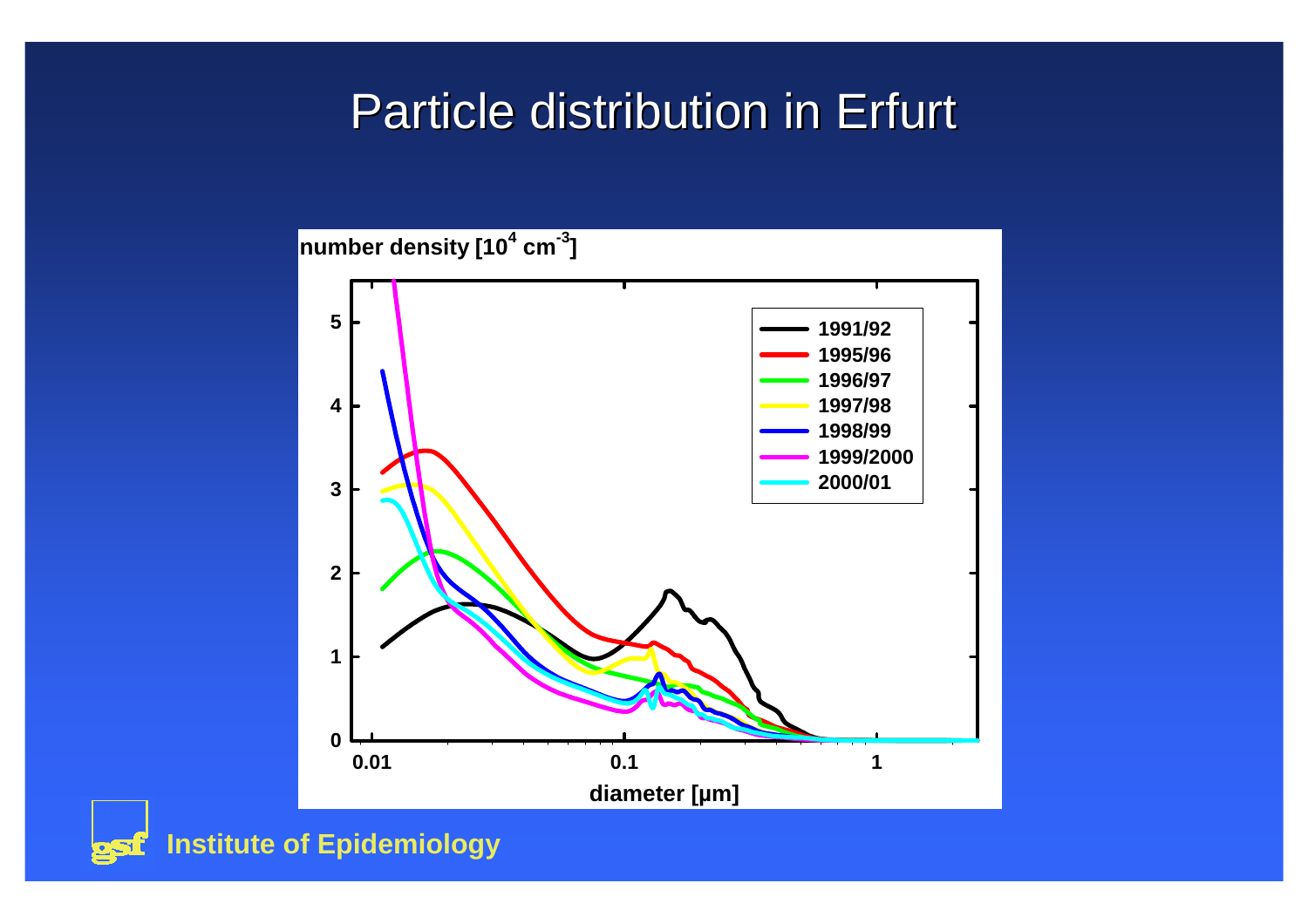#### **Relative particle number, BC, CO concentrations versus distance distance from the 710 freeway freeway**



**Institute of Epidemiology**

Zhu et al (2002)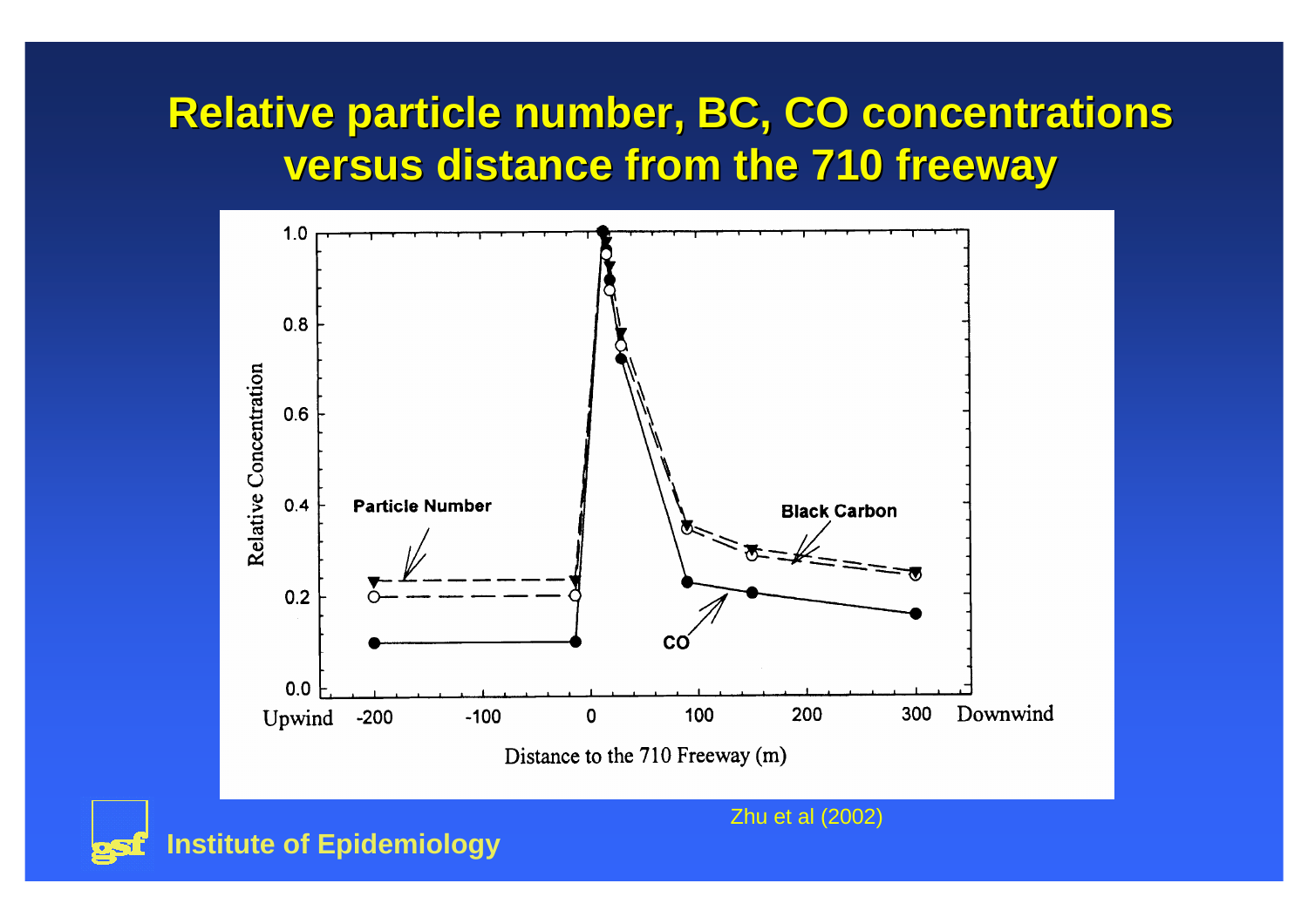#### **Day of week pattern of UP**



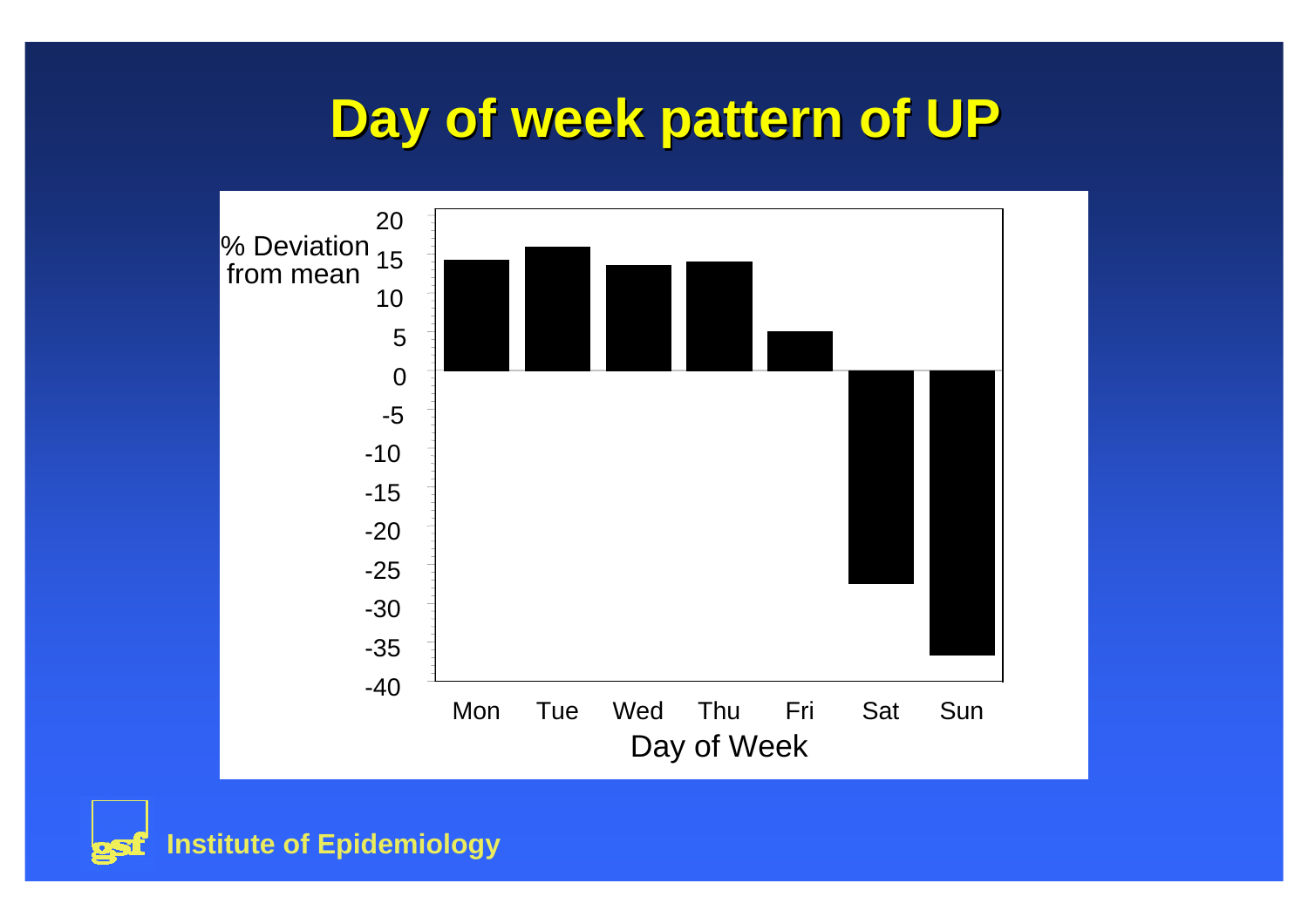#### **Ultrafine Ultrafine Particles Particles at conventional conventional workplaces workplaces**

- z **Fumes from hot processes processes (e.g. smelting smelting and refining refining metals; metals; welding welding)**
- z **Fumes from combustion combustion processes processes (e.g. diesel motor emissions emissions, carbon black manufacture manufacture)**
- $\bullet$  **Bioaerosols (e.g. agriculture, biotechnology biotechnology)**

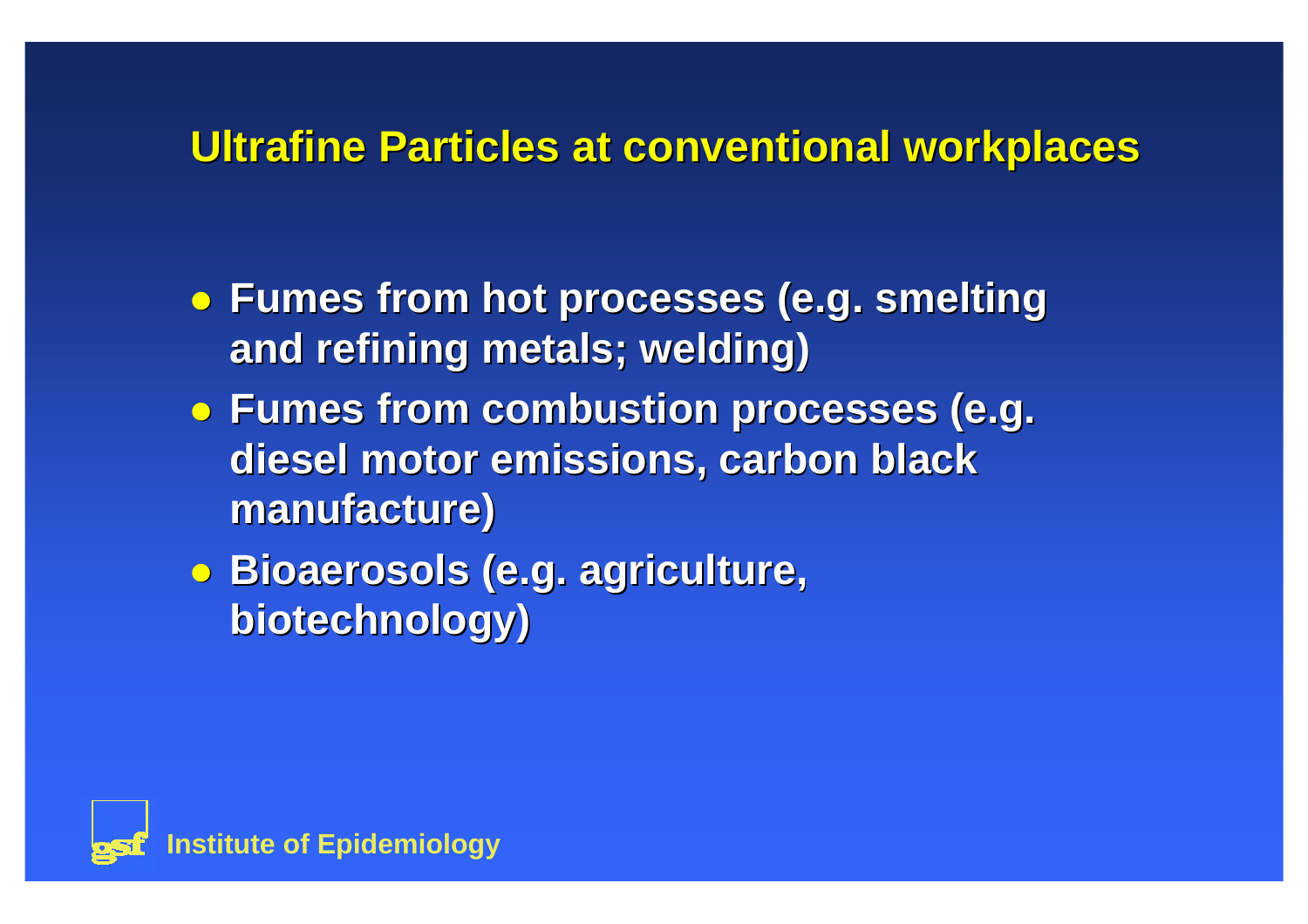

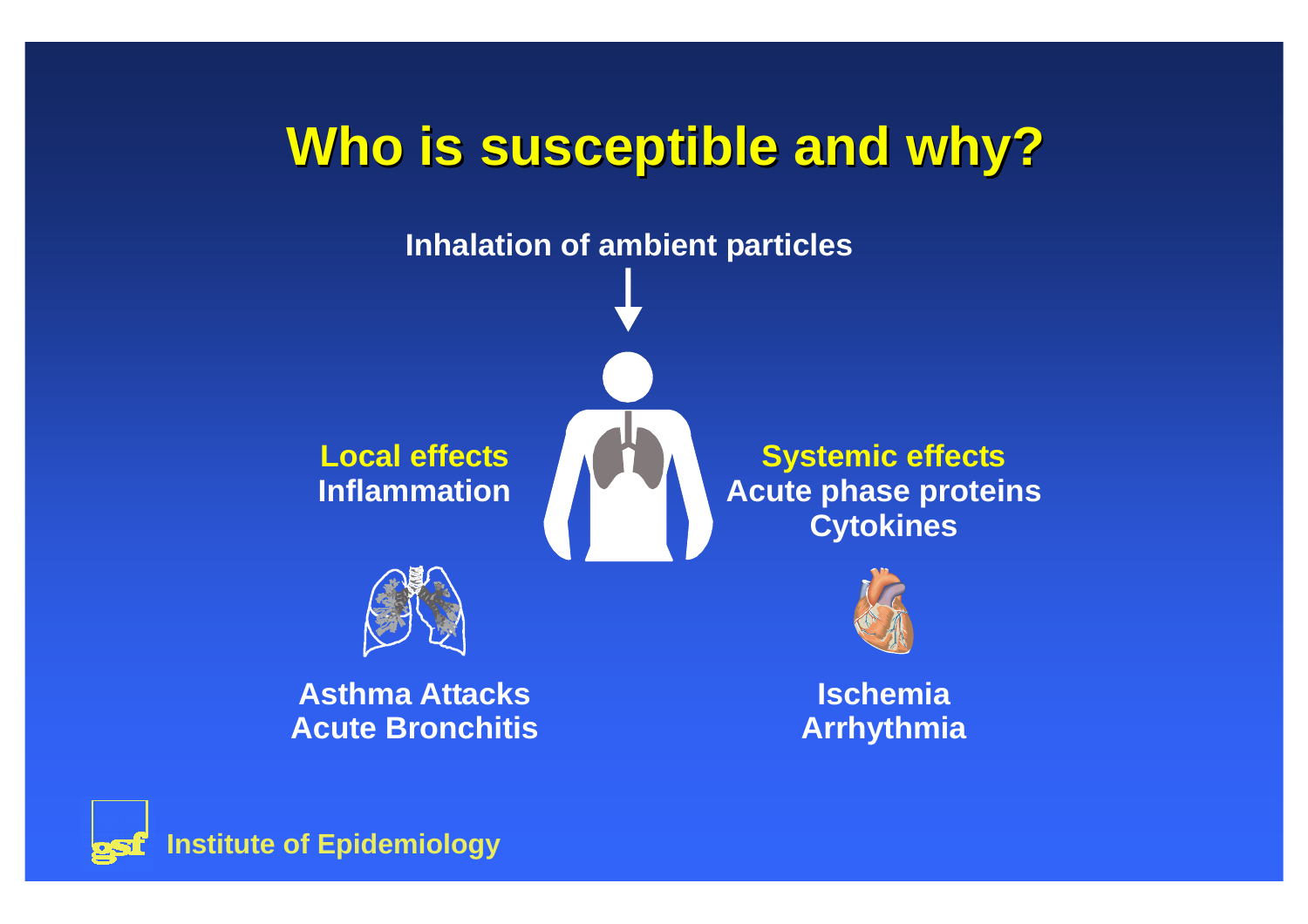## **Particulate matter was associated with mortality mortality**





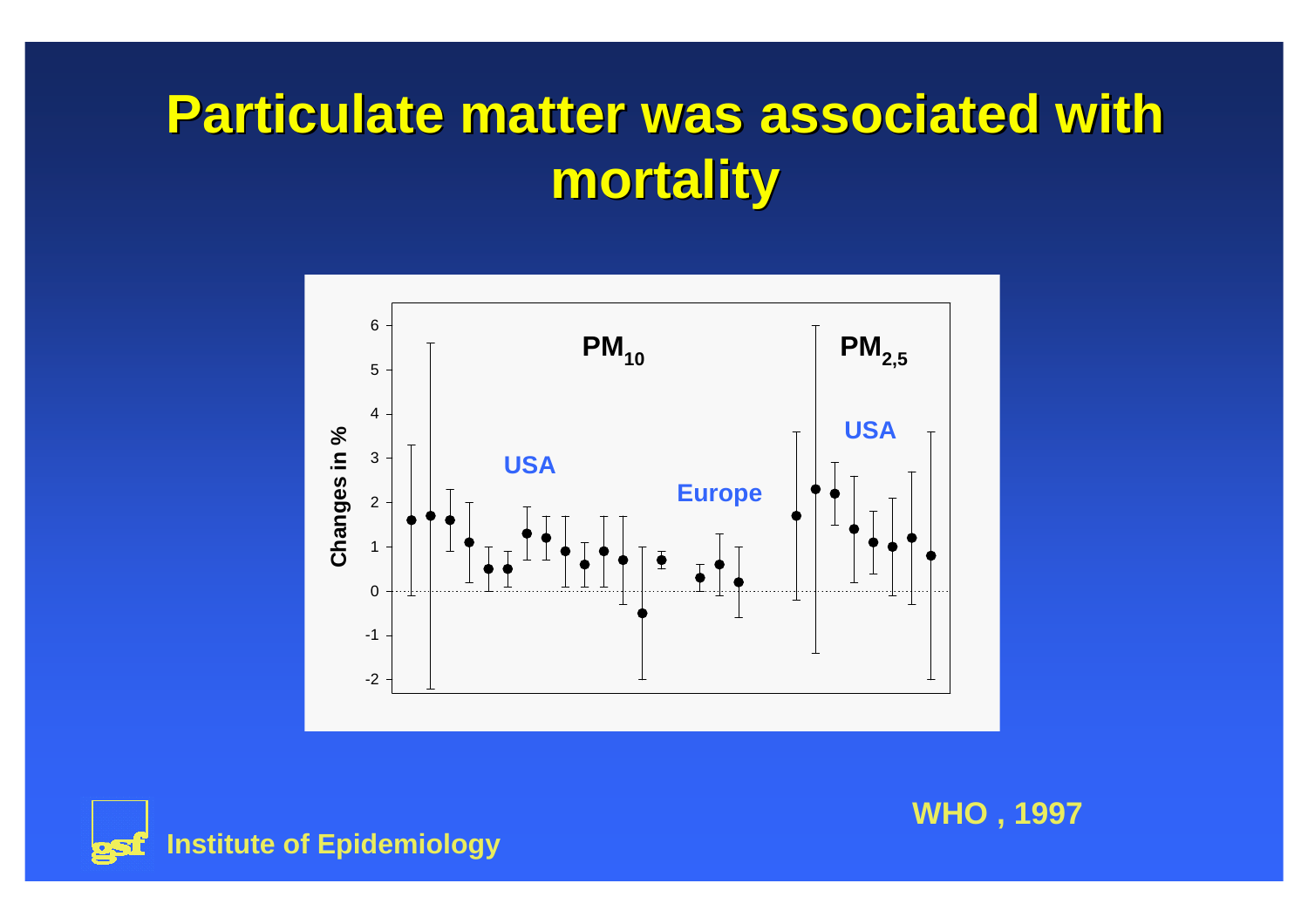#### **Role of Role of ultrafine ultrafine particles particles**

- **Ultrafine particles are deposited in the alveolar region with high efficiency. alveolar region with high efficiency.**
- z **The large surface of The large surface of ultrafine ultrafine particles can particles can increase toxicity. increase toxicity.**
- z **Decreased Decreased phagocytosis phagocytosis allows enhanced enhanced interaction interaction between between ultrafine ultrafine particles particles and the epithelium epithelium**
- z **Ultrafine Ultrafine particles are dislocated from the particles are dislocated from the alveolar space and might therefore elicit alveolar space and might therefore elicit**  systemic effects.

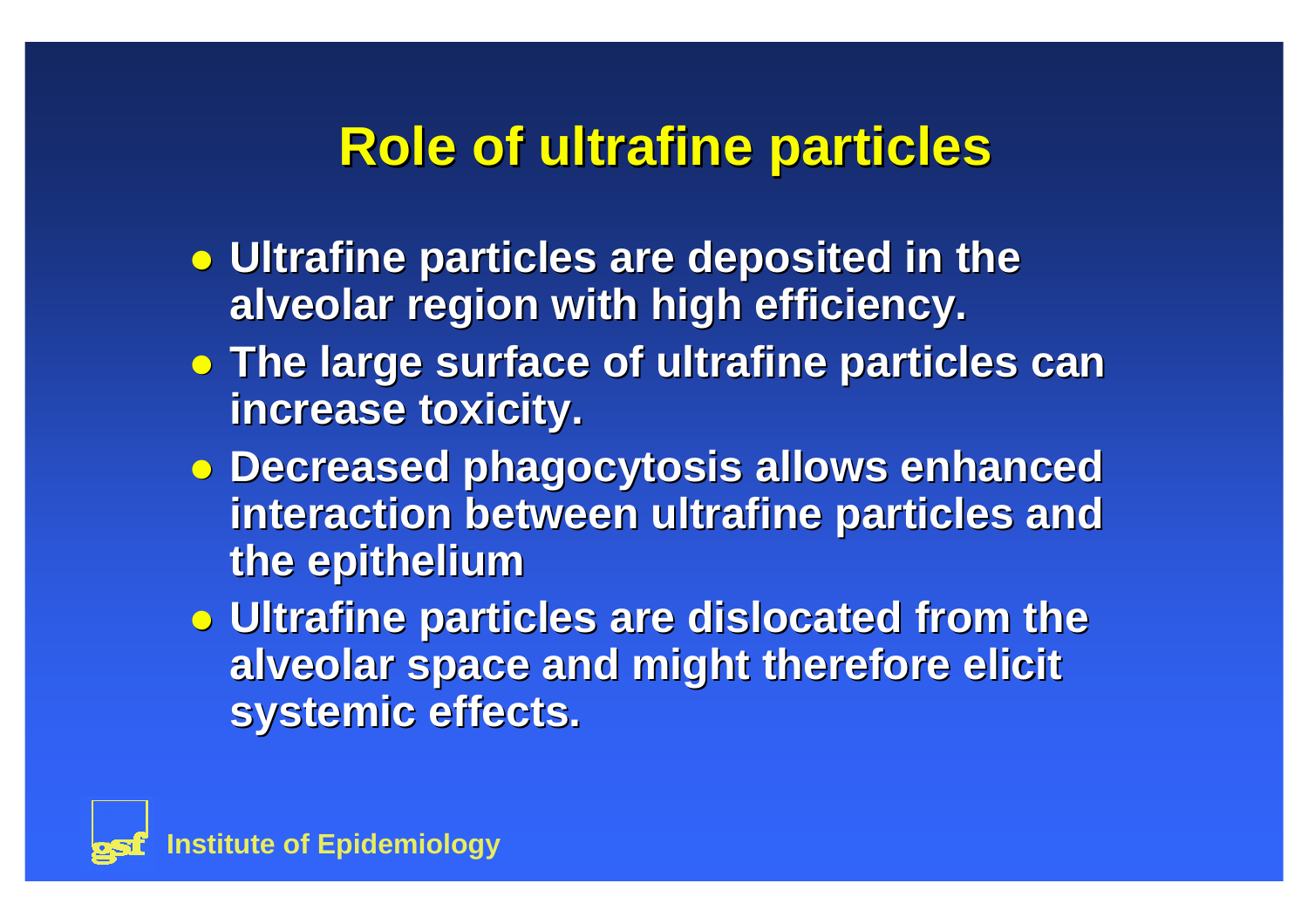### **Mortality Mortality Study on ultrafine ultrafine particles particles**

- z **Daily mortality mortality counts were collected collected in Erfurt between between summer 1995 and 1995 and the end of 1998.**
- z **Particle Particle size distributions distributions were measured measuredwith an aerosol aerosol spectrometer spectrometer between between 10 nm and 2.5 nm and 2.5 µm.**
- z **Ultrafine Ultrafine particles particles were only moderately moderately correlated correlated with PM2.5.**

**Wichmann Wichmann et al.** *HEI Report HEI Report* **2000**

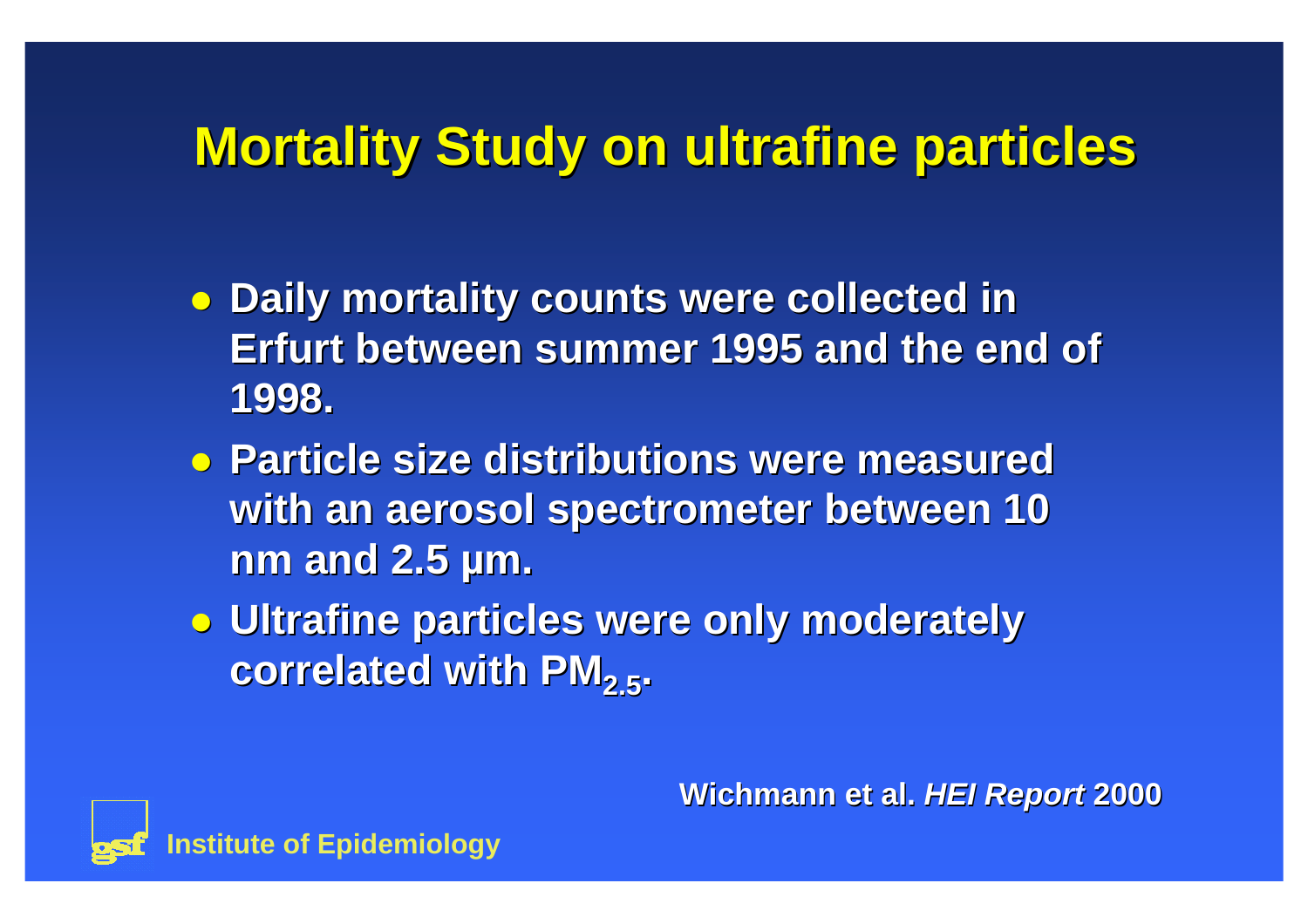## **Particle and Daily Mortality, 1995 to 1998, Erfurt**





**Wichmann et al. (2000)**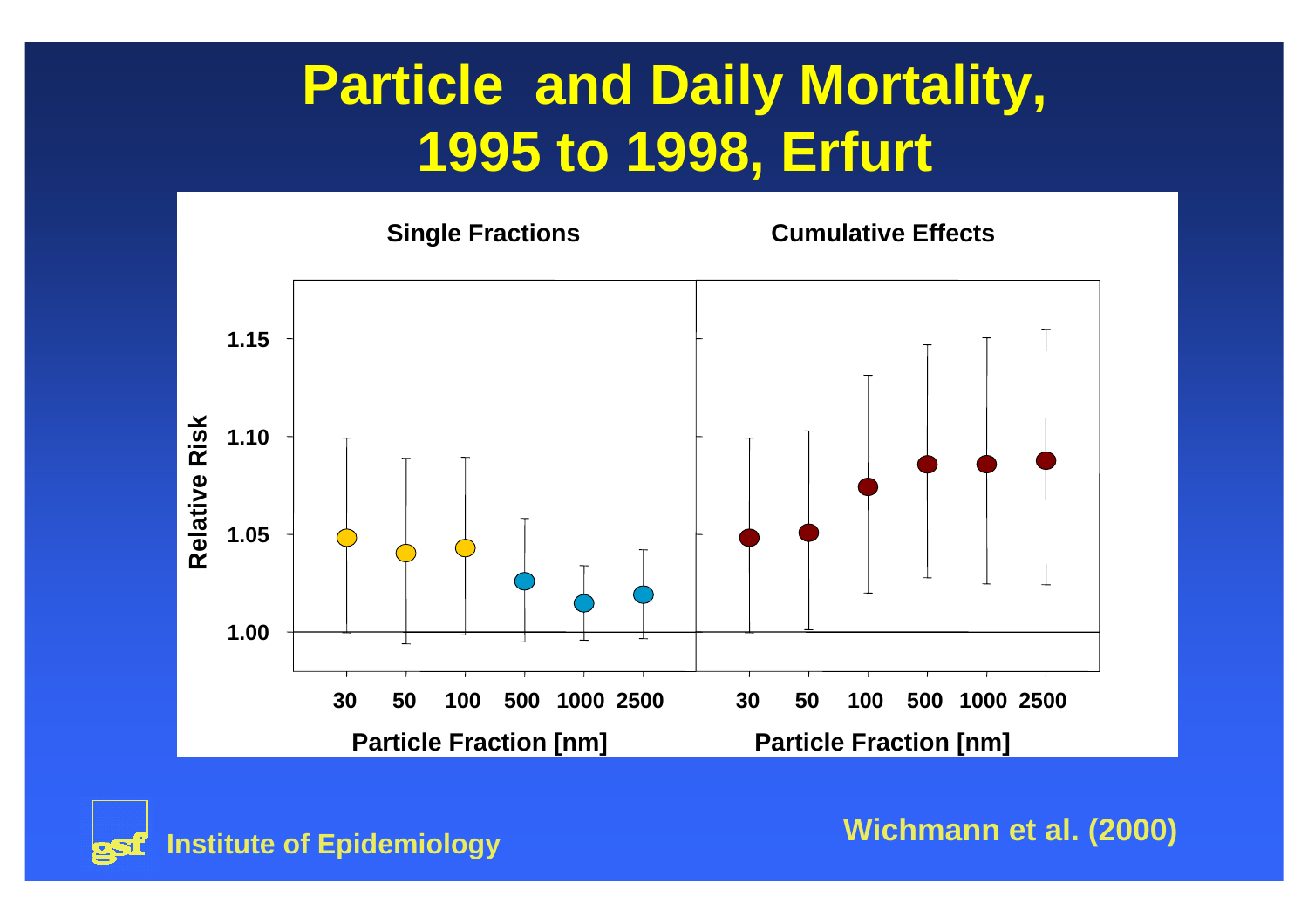#### **Regression Regression results results by cause of cause of death**



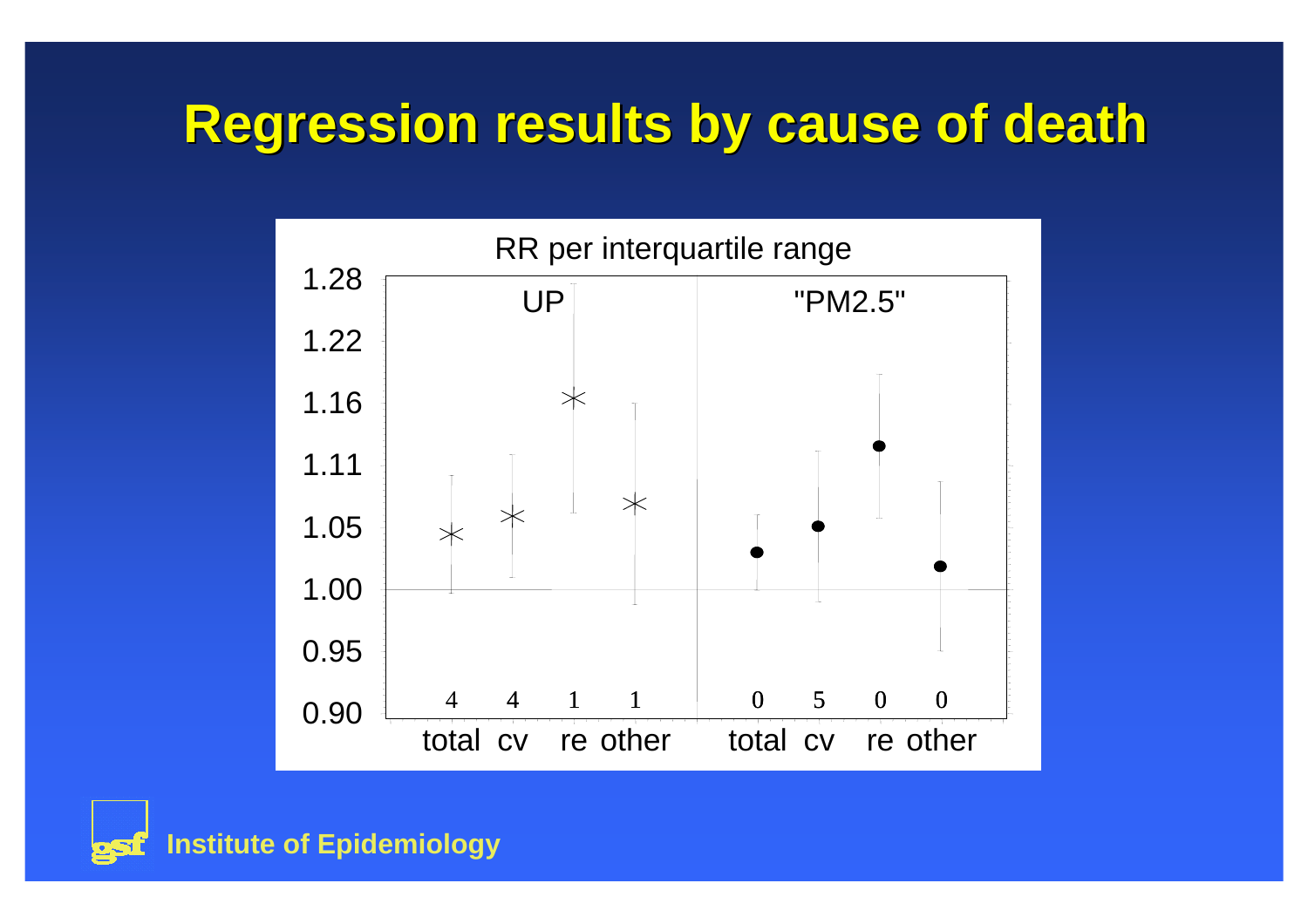#### **Lung function function reduction reduction in asthmatic asthmatic adults**





**Peters et al. , 1997**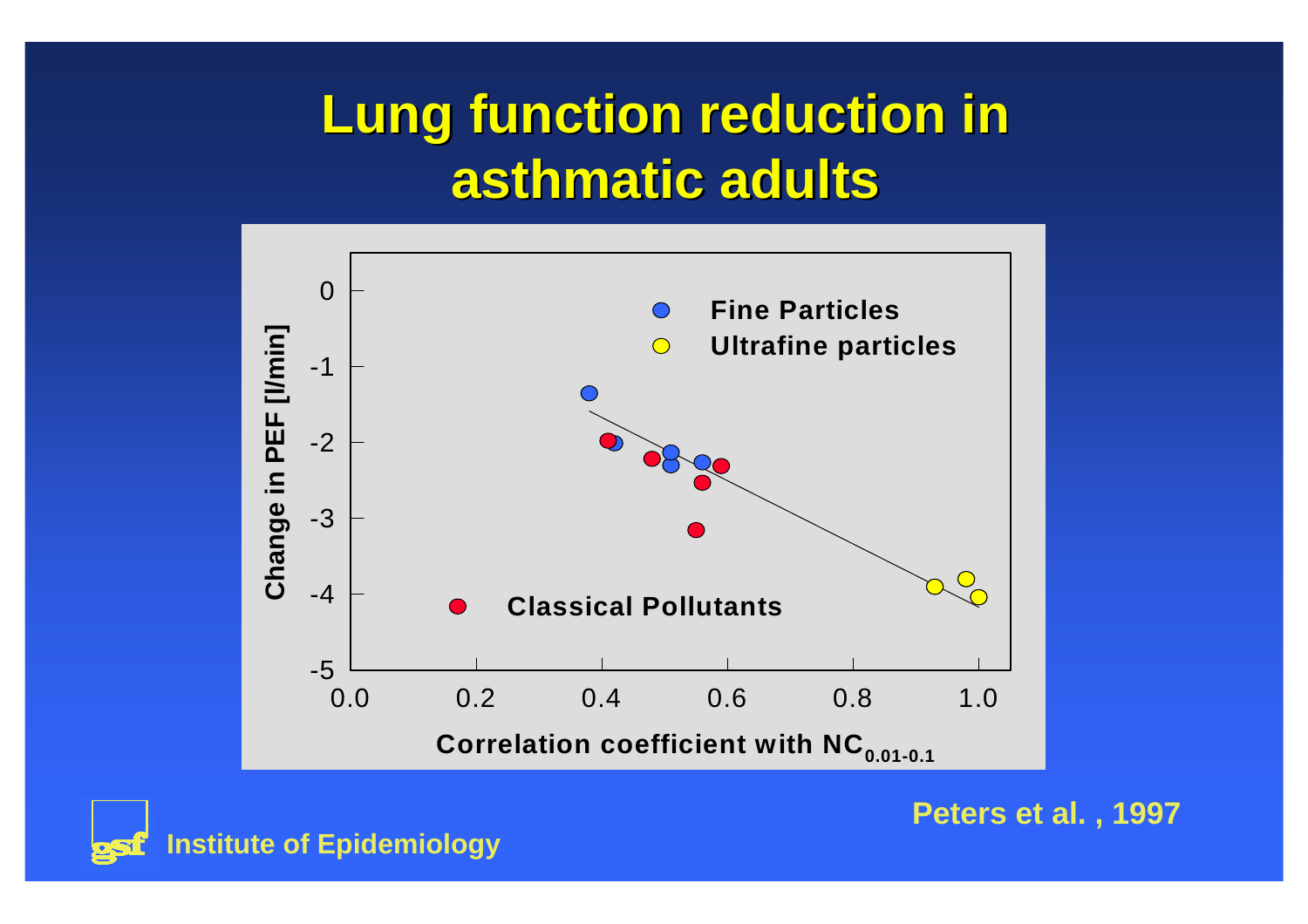## **Medication Medication use increased increased in adult asthmatics asthmatics (Erfurt) (Erfurt)**

#### **52 subjects followed for 5 months during winter 96/97**





**von Klot et al. (2000)**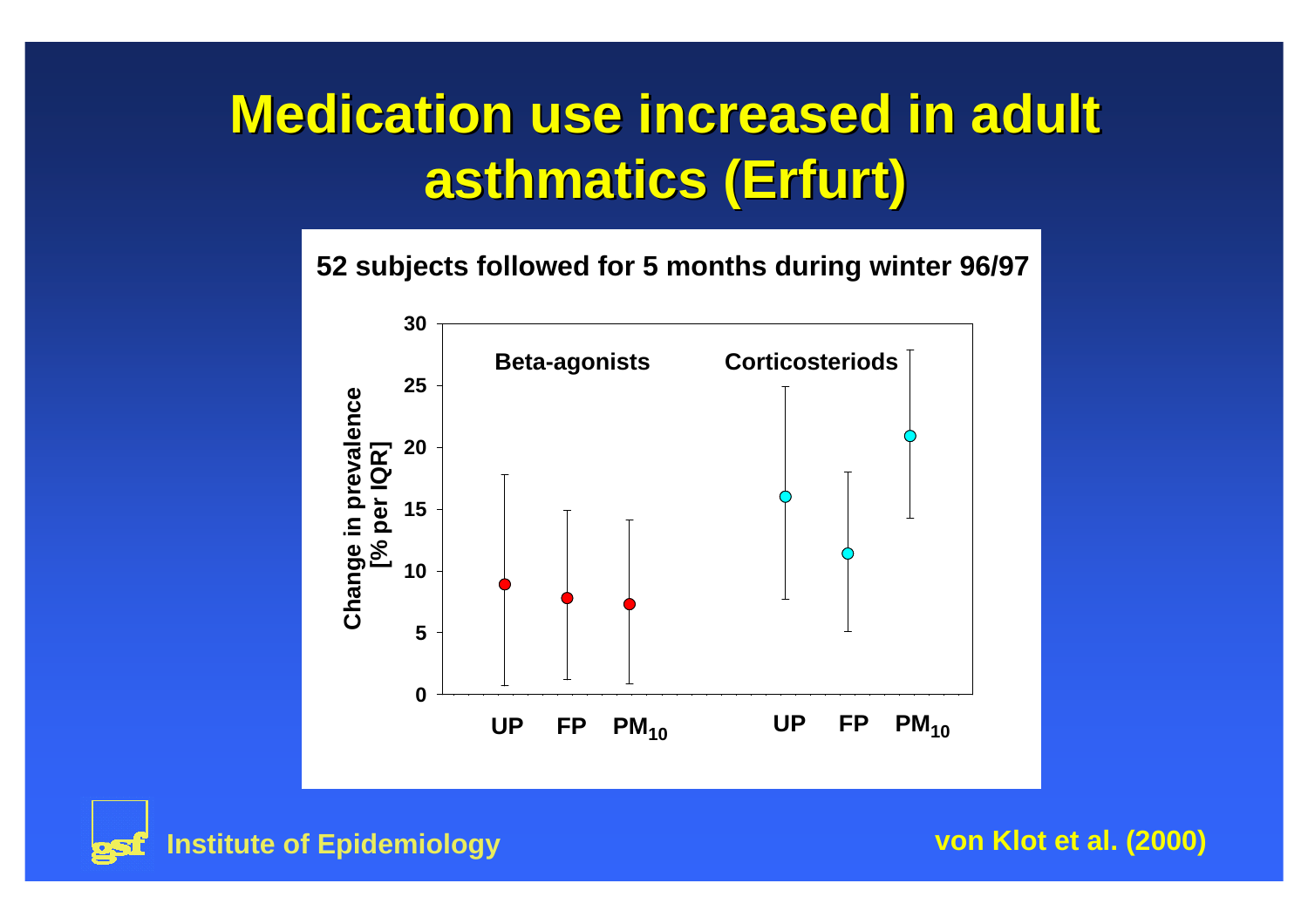### **Potential Potential mechanism mechanism leading leading to cardiovascular cardiovascular effects effects**

- z **Increased Increased sympathetic sympathetic activation activation and /or withdrawal withdrawal of parasympathetic parasympathetic tone**
- z **Imbalance Imbalance of sympathetic sympathetic and parasympatetic parasympatetic control control**
- z **Decreased Decreased heart rate variability variability**
- z **Increased Increased risk for cardiac cardiac events (alteration alteration of myocardial myocardial substrate substrate, increased increased myocardial myocardial vulnerability vulnerability)**

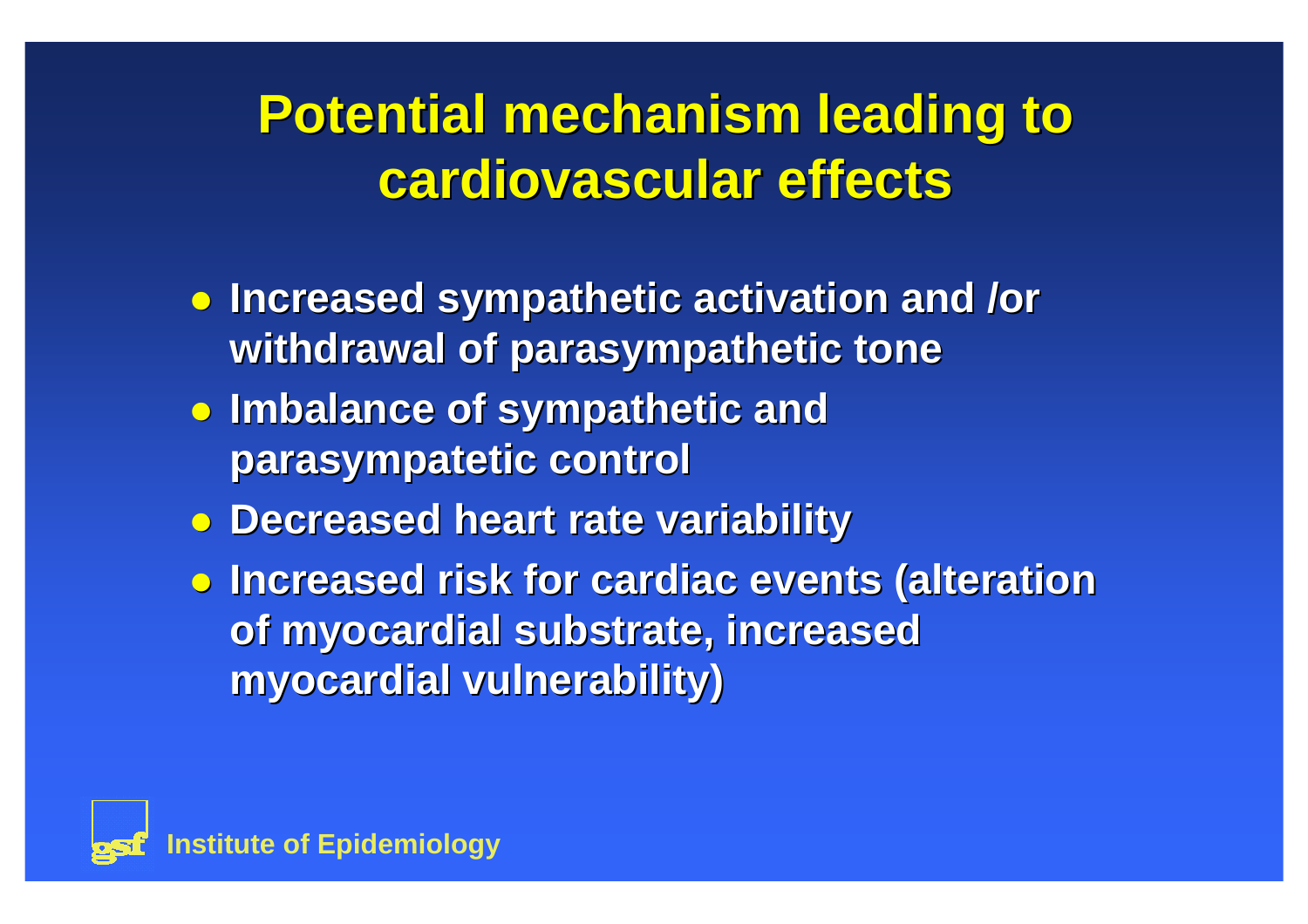## **Particles Particles and Myocardial Myocardial Infarction Infarction in Augsburg in Augsburg**



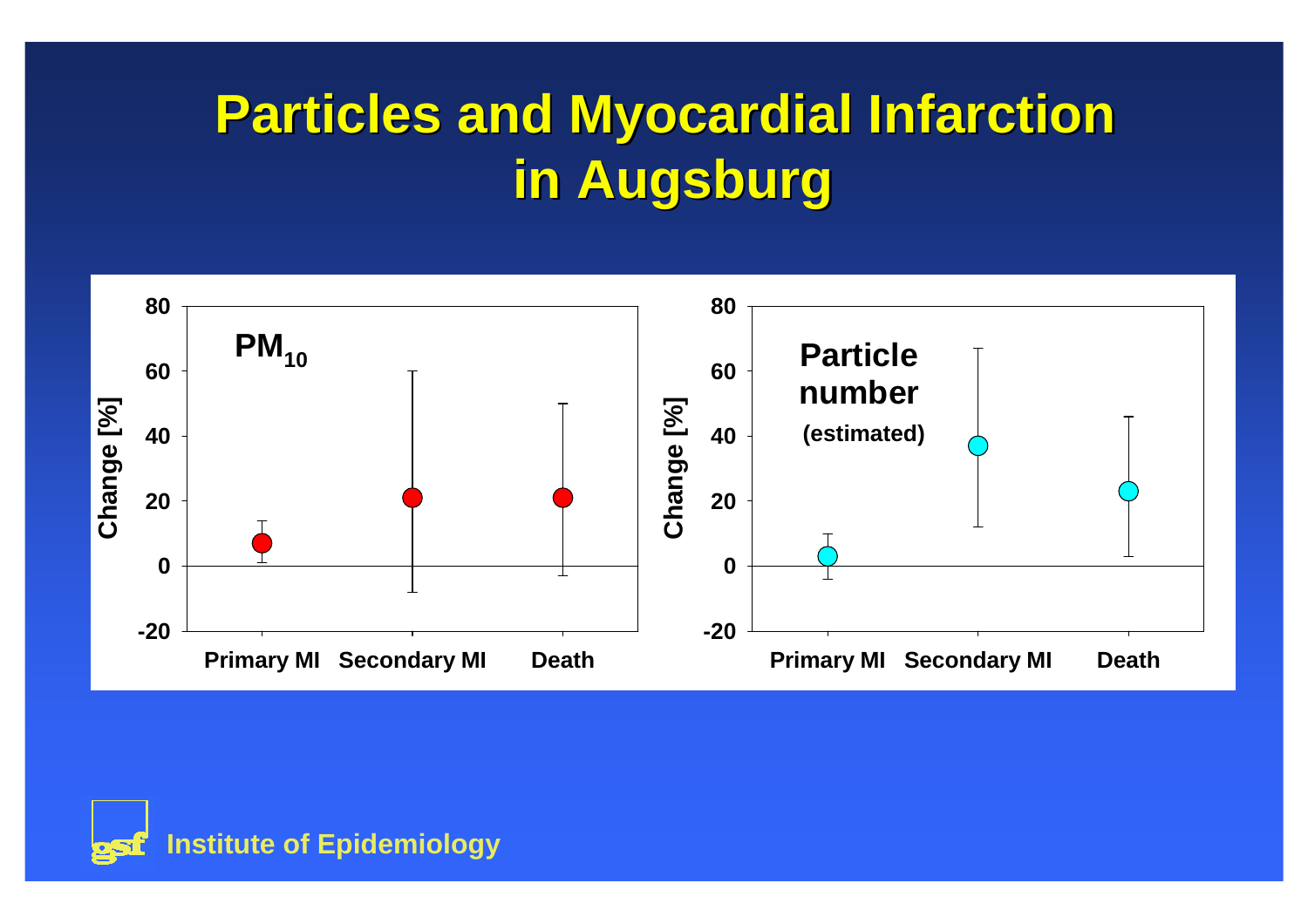# **Traffic Traffic and Onset of Myocardial Myocardial Infarction Infarction in Augsburg in Augsburg**

- z **691 MI survivors survivors of the KORA MI KORA MI Registry Augsburg**
- z **Activities Activities were recorded recorded 4 days before the event**
- z **Using a car, public transport transport or <sup>a</sup> bicycle bicycle might be <sup>a</sup> risk factor for MIMI**





**Peters et al. NEJM in press**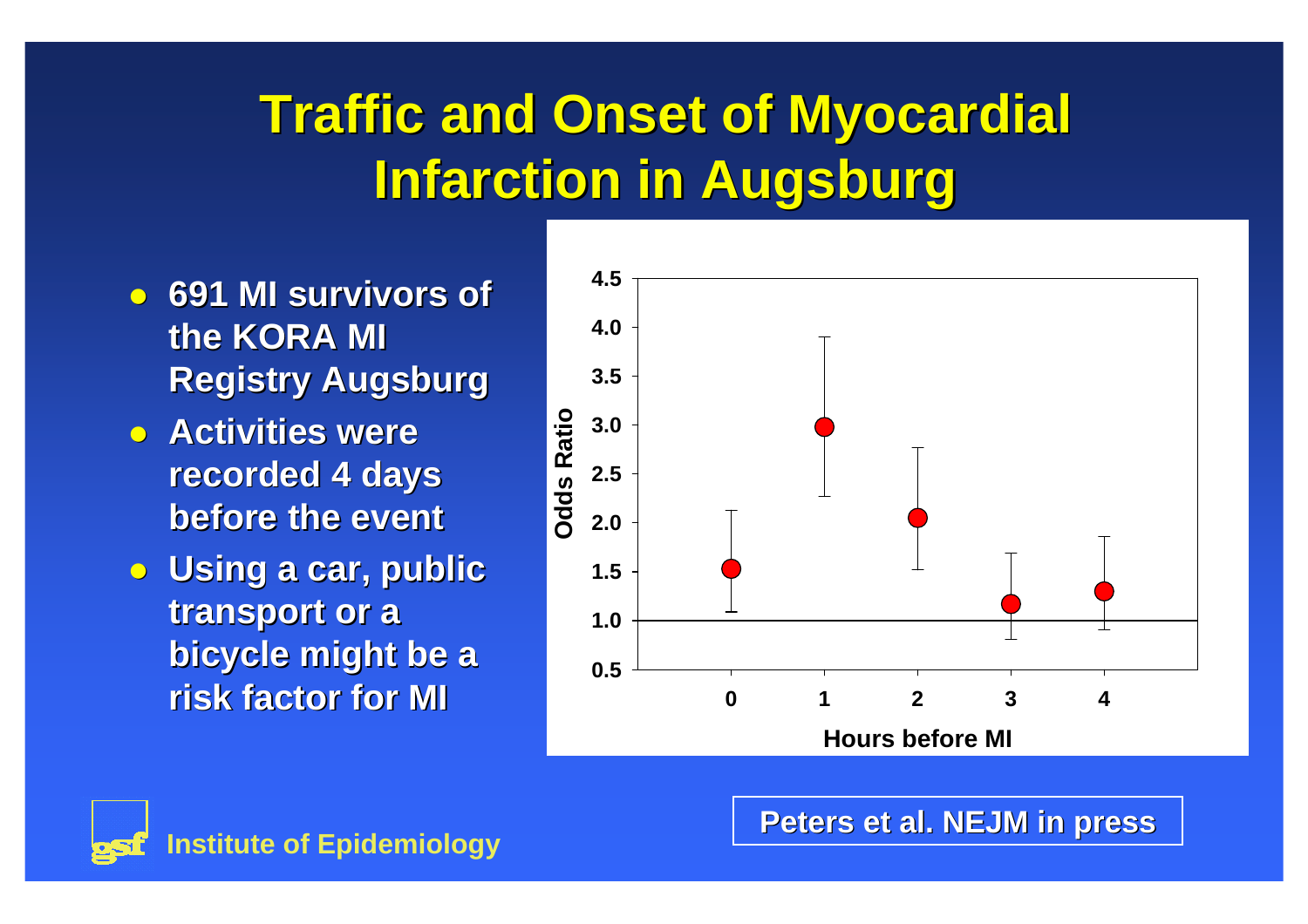## **Rochester Rochester Particle Particle Center Study in Erfurt, Germany in Erfurt, Germany**

- z **Panel Study in 56 patients patients with coronary coronary artery disease disease (winter 2000/01) 2000/01)**
- z **Panel Study in 37 patients patients with chronic chronic obstructive obstructive pulmonary pulmonary disease disease (winter 2001/02) 2001/02)**
- z **Blood biomarkers biomarkers and EKG and EKG recordings recordings at 12 clinic visits**
- **o** Central monitoring of ultrafine and **accumulation accumulation mode particles particles, PM2.5**

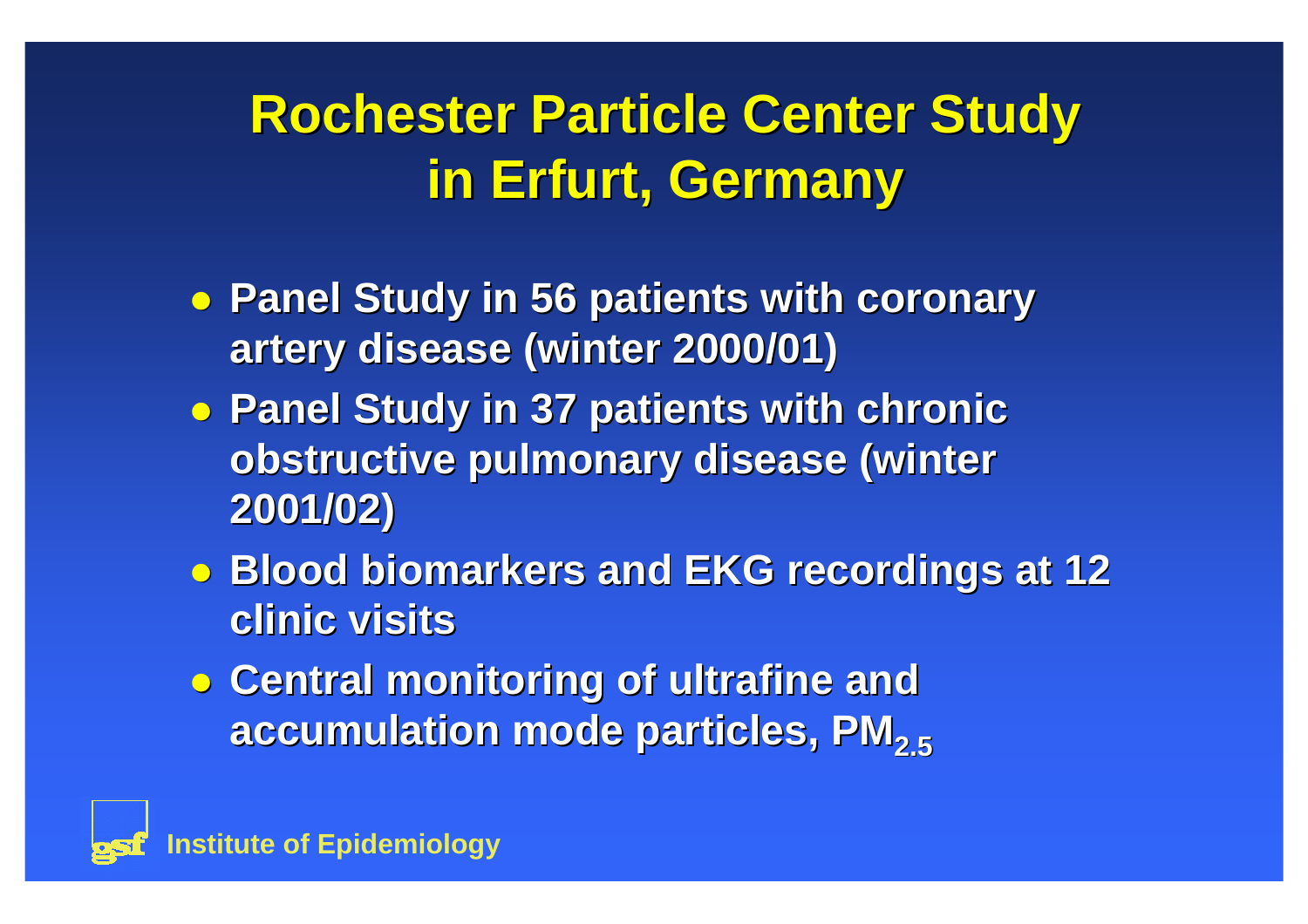#### **Particle Particle effects effects on normalized normalized HF in Erfurt HF in Erfurt spontaneous breathing, 5 min recordings**



**Exposure to average concentrations of ambient air particles concurrent and prior to the 24 hr recording**

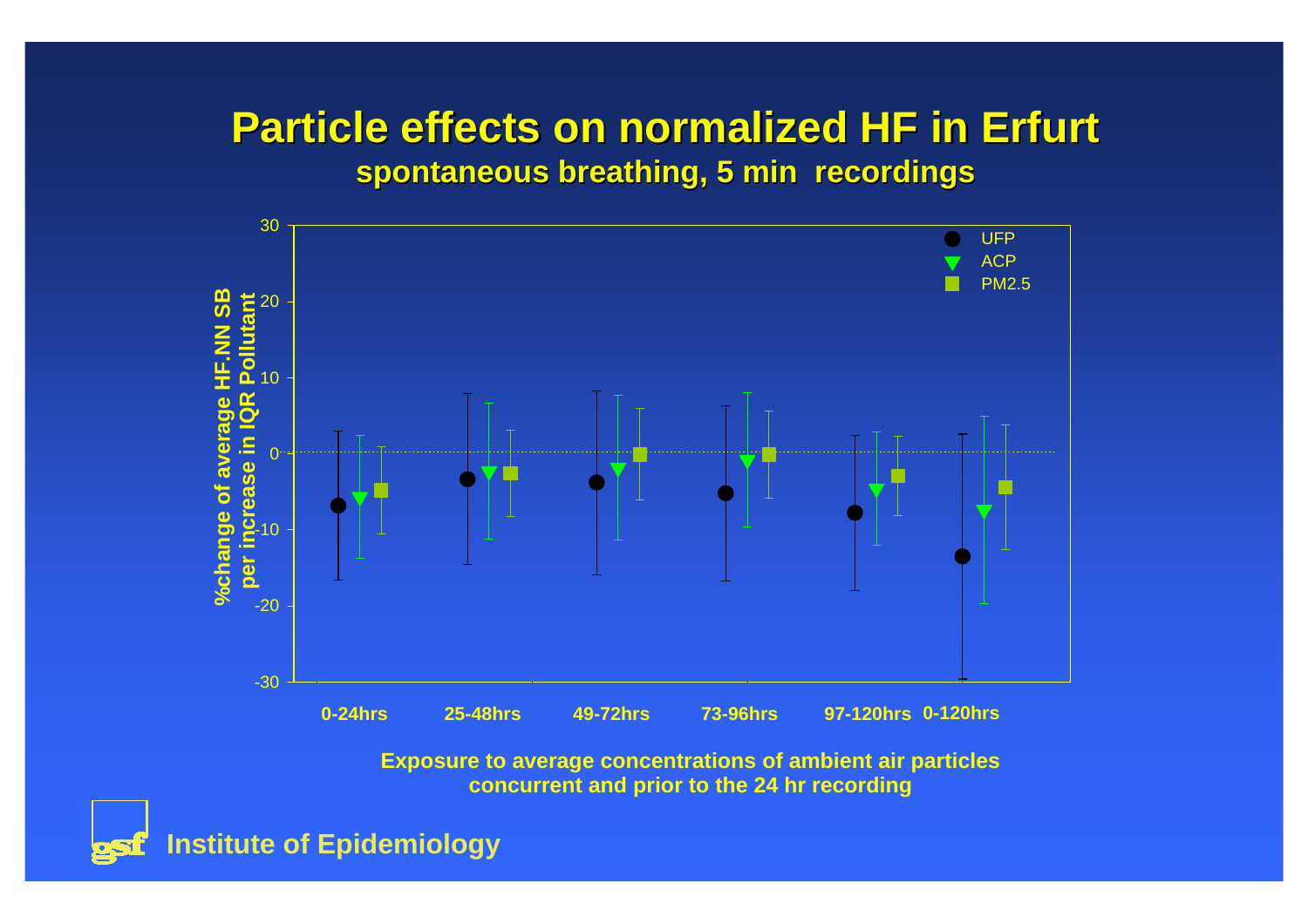#### **Ultrafine Ultrafine Particle Particle number, PM2.5 and Temperature Temperature (CAD panel, Erfurt, , Erfurt, winter 2000/2001) 2000/2001)**



**Institute of Epidemiology**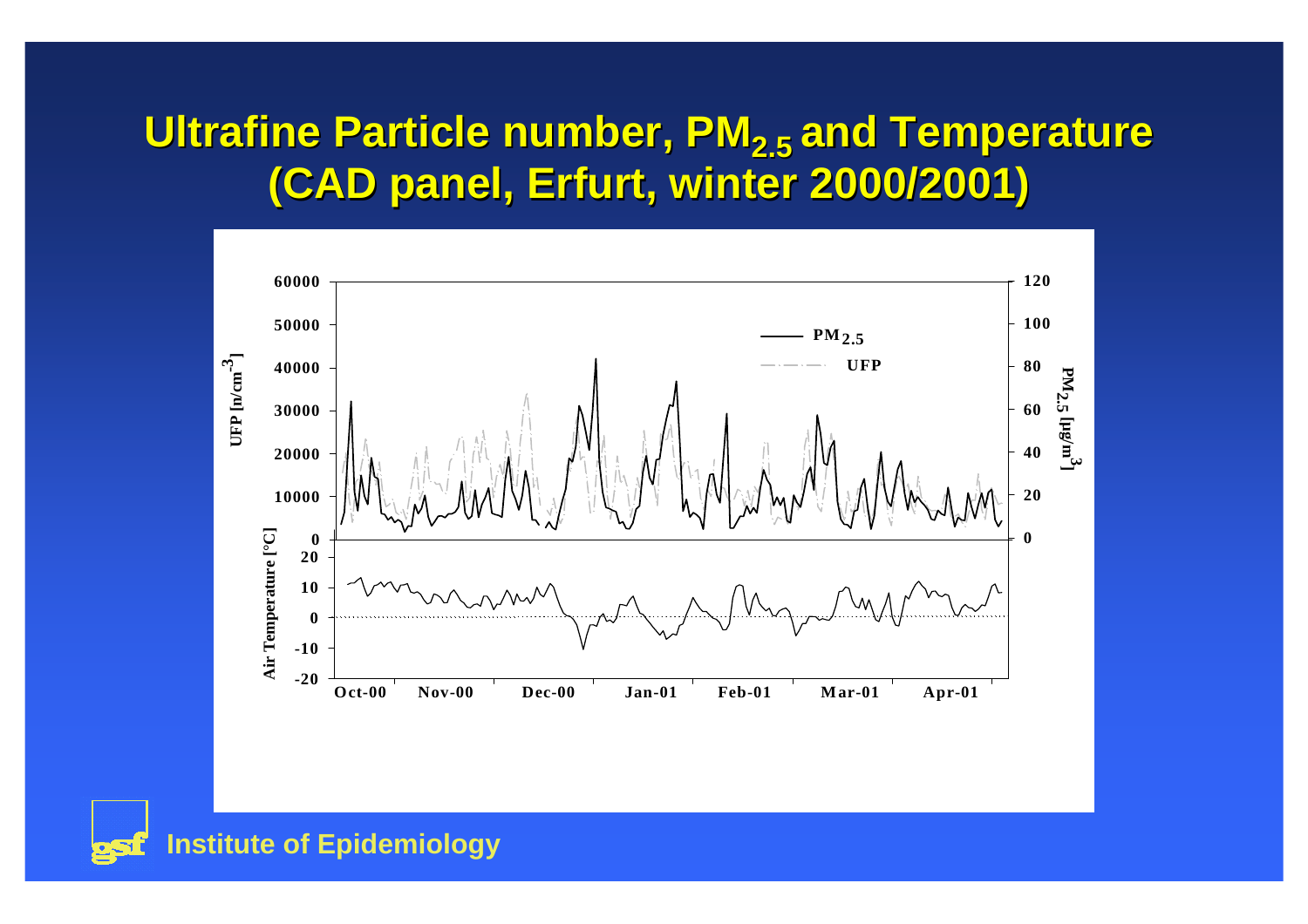#### **Particle Particle effects effects on T wave amplitude amplitude in Erfurt in Erfurt spontaneous spontaneous breathing breathing, 5 min , 5 min recordings recordings**



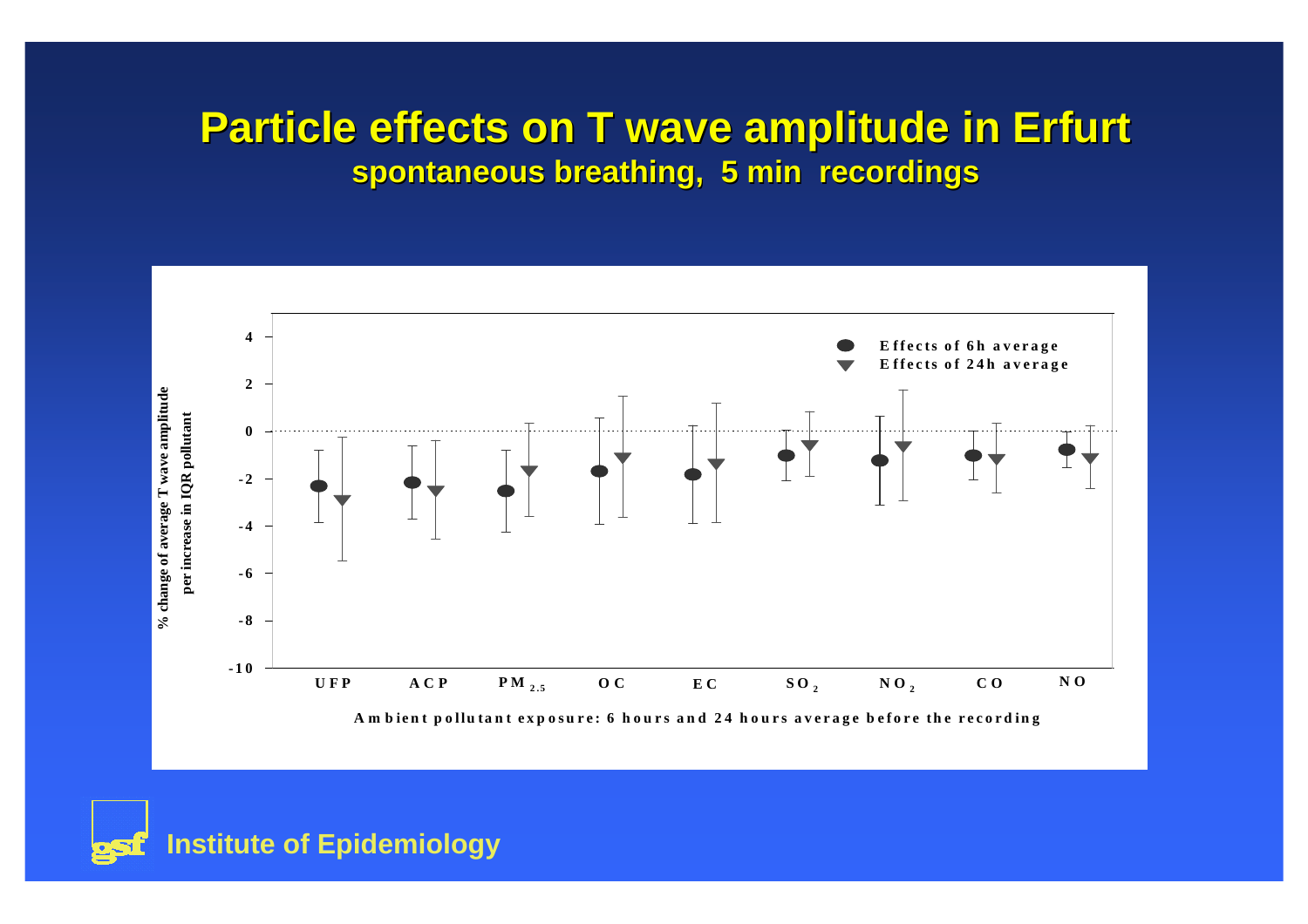#### **Particle Particle effects effects on T wave complexity complexity in Erfurt in Erfurt spontaneous spontaneous breathing breathing, 5 min , 5 min recordings recordings**